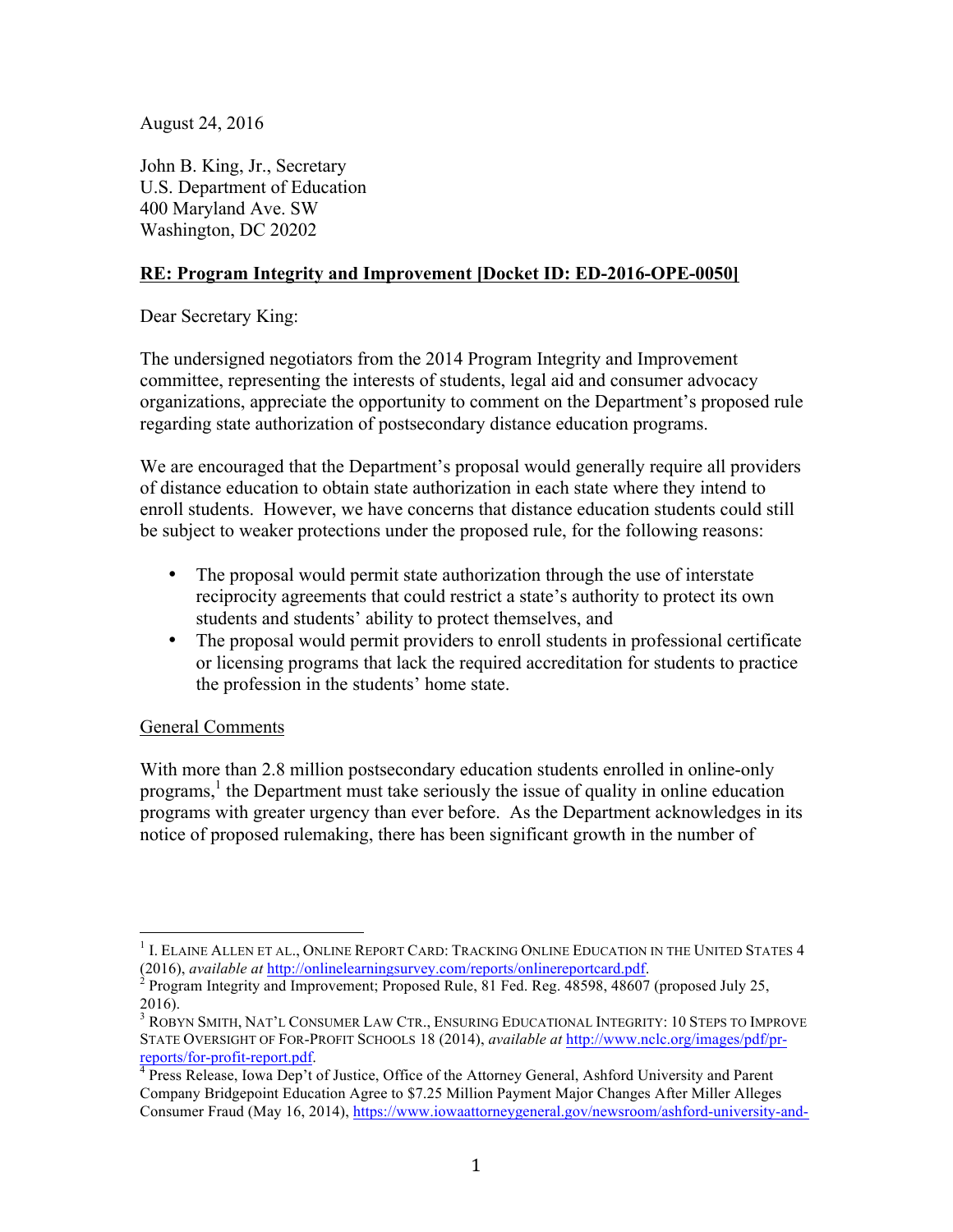students enrolling in out-of-state online programs, a majority of whom enroll in proprietary schools' online programs.<sup>2</sup>

Despite this trend, online-only education has been completely unregulated in all but nine states.<sup>3</sup> Unfortunately, increasing complaints about fraud at some institutions indicate that the need for state oversight is overwhelming. Online programs offered by for-profit schools are too often purveyors of fraud and debt rather than knowledge and skills. For example, in 2014, Ashford and its parent company Bridgepoint Education, Inc. paid \$7.25 million to Iowa for misleading online recruiting practices, including deceiving prospective students by leading them to believe that online education degrees would allow them to become classroom teachers.<sup>4</sup>

However, in July 2016, Ashford announced that they were currently educating more than 48,000 students online.<sup>5</sup> Ashford is not alone in doing active business despite being under investigation. The University of Phoenix,  $6 \text{ Kaplan}^7$  and Ashworth  $8 -$  all of which have been the focus of complaints by state and federal agencies – also continue to have robust distance education programs and are actively enrolling students.

It is crucial that states conduct an active review of schools seeking authorization to operate in their jurisdiction, to prevent schools with poor track records from putting students into debt for questionable programs. However, the Department's proposal largely sanctions the use of reciprocity agreements as a means of enabling schools to quickly obtain authorization in multiple states at once. The state reciprocity agreements envisioned by the rule, as currently proposed, do not necessarily prevent even schools under active federal or state investigation from participating in the compact.<sup>9</sup> Without proper oversight of these schools, the Department, states, students and taxpayers will continue to watch as education dollars are wasted and abused.

 $2$  Program Integrity and Improvement; Proposed Rule, 81 Fed. Reg. 48598, 48607 (proposed July 25, 2016).

<sup>3</sup> ROBYN SMITH, NAT'L CONSUMER LAW CTR., ENSURING EDUCATIONAL INTEGRITY: 10 STEPS TO IMPROVE STATE OVERSIGHT OF FOR-PROFIT SCHOOLS 18 (2014), *available at* http://www.nclc.org/images/pdf/prreports/for-profit-report.pdf.<br><sup>4</sup> Press Release, Iowa Dep't of Justice, Office of the Attorney General, Ashford University and Parent

Company Bridgepoint Education Agree to \$7.25 Million Payment Major Changes After Miller Alleges Consumer Fraud (May 16, 2014), https://www.iowaattorneygeneral.gov/newsroom/ashford-university-andparent-company-bridgepoint-education-agree-to-7-25-million-payment-and-majo/.<br><sup>5</sup> Press Release, Bridgepoint Educ., Bridgepoint Education Reports Second Quarter 2016 Results (Aug. 2,

<sup>2016),</sup> http://www.prnewswire.com/news-releases/bridgepoint-education-reports-second-quarter-2016-<br>results-300307777.html.

 $\frac{6}{9}$  Apollo Educ. Group, Inc., Current Report (Form 8-K), at 2 (Aug. 7, 2015). 7 Press Release, North Carolina Dep't of Justice, Office of the Attorney General, Unlicensed Medical Institute Shut Down for Offering Faulty Classes (Oct. 9, 2015), http://www.ncdoj.gov/News-and-Alerts/News-Releases-and-Advisories/Press-Releases/Unlicensed-medical-institute-shut-down-forofferin.aspx.<br><sup>8</sup> Press Release, Fed. Trade Comm'n, Ashworth College Settles FTC Charges It Misled Students About

Career Training, Credit Transfers (May 26, 2015), http://www.ncdoj.gov/News-and-Alerts/News-Releasesand-Advisories/Press-Releases/Unlicensed-medical-institute-shut-down-for-offerin.aspx.<br><sup>9</sup> Nat'l Council for State Authorization Reciprocity Agreements (NC-SARA), SARA Policies and

Standards 6 (2016), *available at* http://www.nc-sara.org/content/sara-policies-and-standards.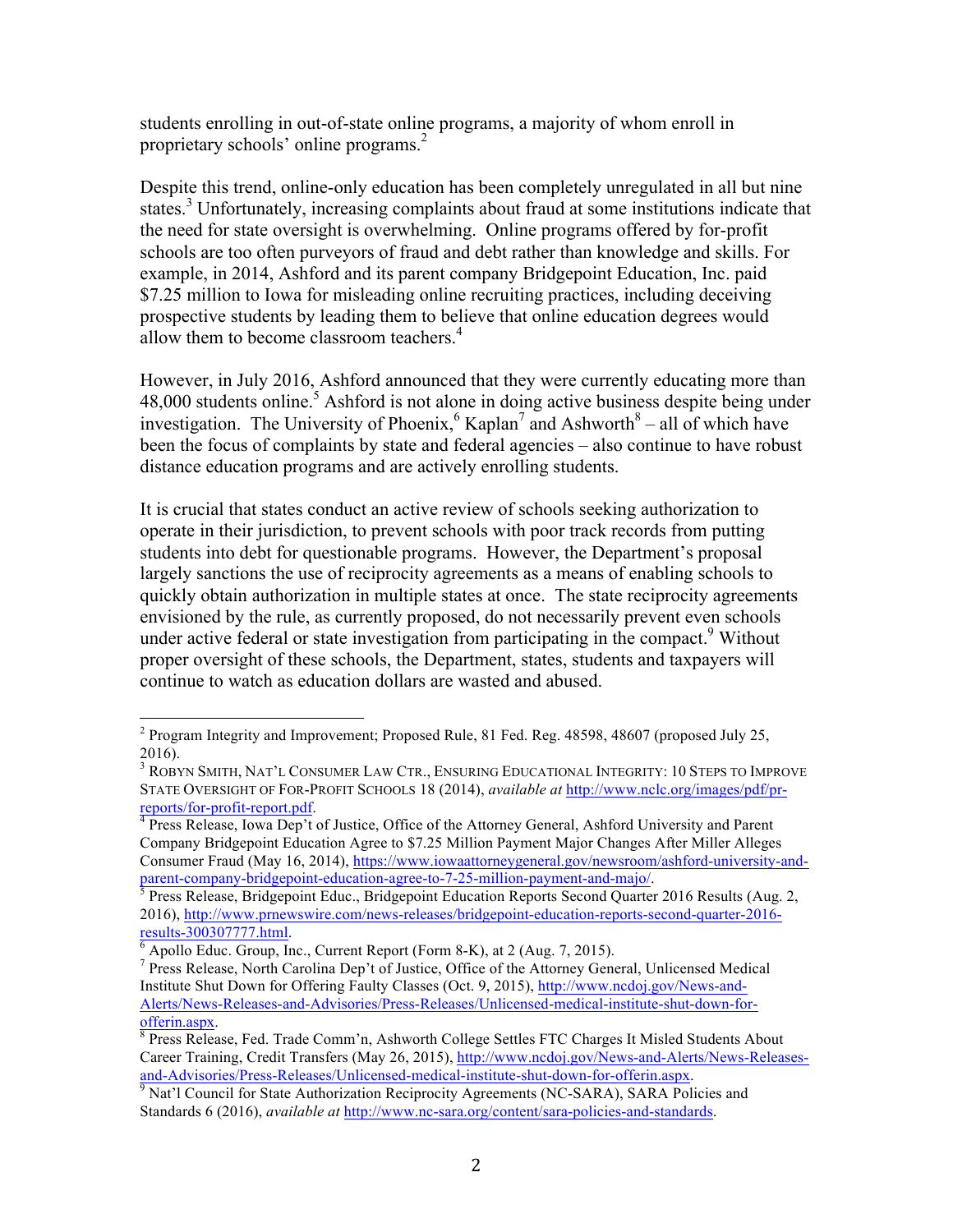As discussed further below, we urge the Department to strengthen the proposed rule by ensuring that states can enforce their own laws to protect distance education students living in their jurisdiction, whether or not they join a reciprocity agreement with other states.

#### State Authorization Reciprocity Agreements

As negotiators expressed throughout the rulemaking sessions, state authorization reciprocity agreements raise significant consumer protection concerns. Absent clear and final authority for a student's home state to enforce its applicable laws, such agreements could create a two-tiered oversight system that results in weaker protections for students taking distance education courses.

Because a reciprocity agreement enables schools to earn regulatory approval in one state, and then enroll students in any other member state, the compact creates an incentive for schools to find the state with the lowest bar to initial entry – thereby encouraging a race to the bottom that could put students in harm's way, taking on debt for questionable programs.

Many states have high standards for consumer protection, as well as other laws of general applicability aimed at protecting their residents. By joining a reciprocity agreement, however, those states would largely cede authority to a private third-party entity to approve institutions of higher education offering distance education programs. Even if a state's general consumer protection laws remain applicable, a reciprocity agreement could otherwise require schools to comply only with the laws of the school's home state – laws which could be comparatively much weaker than the laws where a student resides.

We urge the Department to preserve states' authority to apply their own laws – including general consumer protection laws, consumer protection laws specific to higher education, *and* other relevant laws of general applicability – to all distance education providers offering programs to their residents.

## **The only state authorization reciprocity agreement that currently exists, known as SARA, generally requires members to waive important higher education protections for students attending schools located in other SARA states.**

At present, a group of accreditors operating under the name NC-SARA is advocating around the country for states to adopt its State Authorization Reciprocity Agreement, commonly known as SARA. In its current iteration, SARA is a reciprocity agreement that functions via member states. Once a state is approved to join SARA, a process that usually requires legislative approval, institutions that are operating under the compact are able to enroll students in their distance education programs.<sup>10</sup> During the rulemaking sessions, negotiators raised concerns regarding the following provisions of the SARA compact:

<sup>&</sup>lt;sup>10</sup> NC-SARA, Basic questions about SARA, http://www.nc-sara.org/content/basic-questions-about-sara.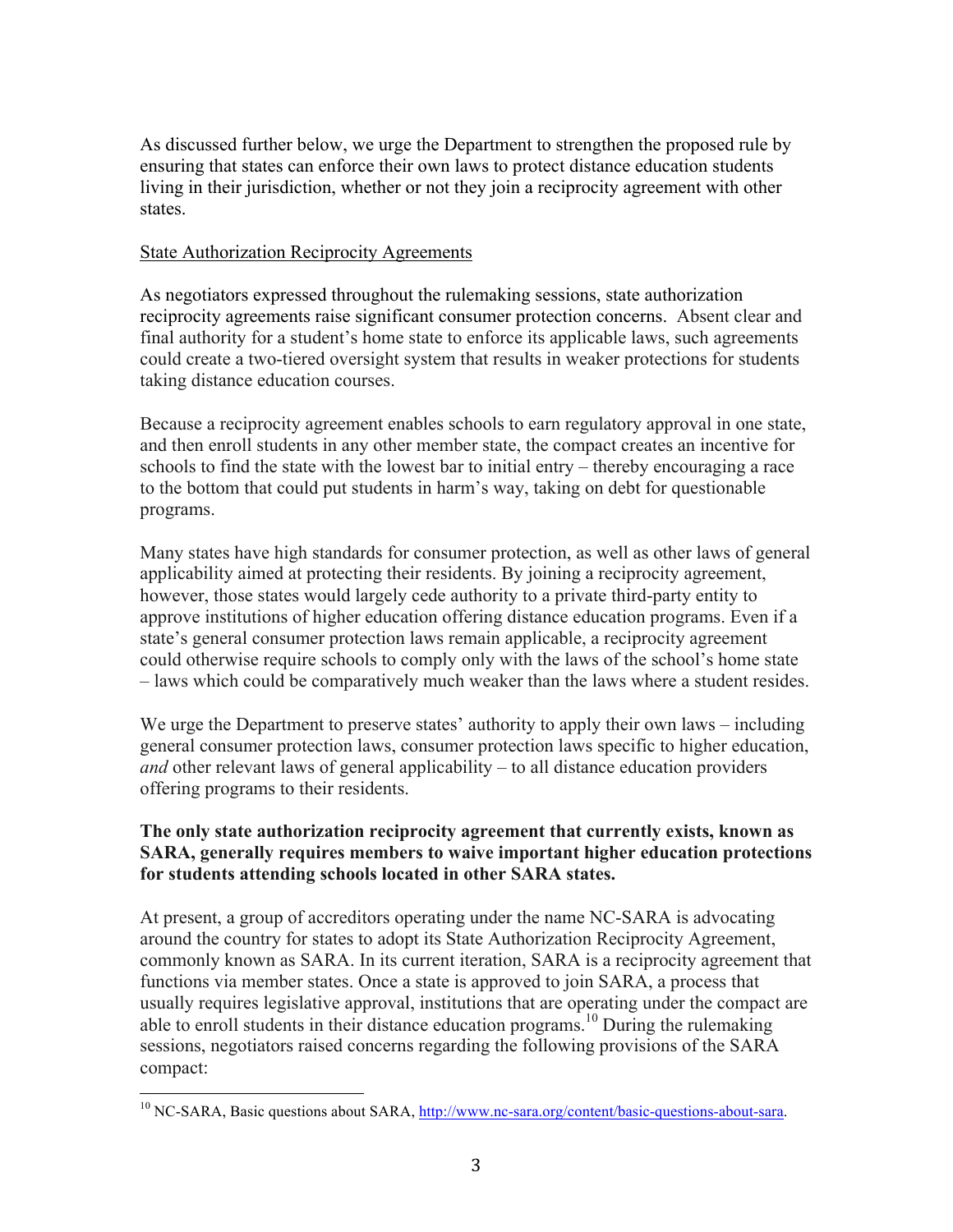- States that join SARA give up the right to regulate non-profit and for-profit distance education programs differently, despite documented abuses by for-profit  $\text{colleges.}^{11}$
- Institutions that participate in SARA are approved for participation by their home state, and states that join SARA must accept that approval – regardless of the effectiveness of the home state's oversight.
- Students wishing to bring a complaint against an institution operating under SARA must do so in the home state of that institution, effectively ceding the authority and oversight of their home state and placing too great of a burden on the complaining student.<sup>12</sup>

Although many states have joined SARA already, it is important for the Department to set clear ground rules for how any reciprocity agreement must function in order to protect students and taxpayers, not just streamline the process for distance education providers.

### **States that join reciprocity agreements could lose the right to regulate non-profit and for-profit distance education programs differently, despite documented abuses by for-profit colleges.**

Although the Department's proposal would require SARA, or any similar agreement, to preserve a state's ability to apply and enforce its own "consumer protection" laws, it would nonetheless permit reciprocity agreements that preempt other state laws, including those regulating the for-profit college sector. This discrepancy is already having a negative impact on states that have attempted to pass new legislation aimed at reining in the abuses of the for-profit college industry since joining SARA.

For example, last year, the State of Maryland passed a bill prohibiting for-profit colleges and career schools from enrolling students if, upon graduation, the student would not be eligible for licensure in their field.<sup>13</sup> Maryland's state legislature decided to pursue this legislation after a lengthy 2015 report by the Maryland Consumer Rights Coalition documented widespread abuses by for-profit colleges.<sup>14</sup>

However, because the state also adopted SARA, these reforms are not applicable to outof-state for-profit distance education providers. This both undermines Maryland's authority by substituting the judgment of the compact's authors for their own, and creates two separate classes of protection regarding for-profit college students in the state – one for those who attend brick and mortar schools, and can therefore be assured that their programs are properly accredited, and one for distance education students, who do not have the same protections.

<sup>&</sup>lt;sup>11</sup> NC-SARA, *supra* note 9, at 4.<br><sup>12</sup> *Id.* at 9. 13 S.B. 0427, 2016 Reg. Sess. (Md. 2016). <sup>13</sup> S.B. 0427, 2016 Reg. Sess. (Md. 2016). <sup>14</sup> MARCELINE WHITE & RENEE BROWN, MARYLAND CONSUMER RIGHTS COALITION, MAKING THE AN ANALYSIS OF FOR-PROFIT AND CAREER SCHOOLS IN MARYLAND 2-4 (2015), *available at* http://www.abell.org/sites/default/files/files/ed-forprofitschools815.pdf.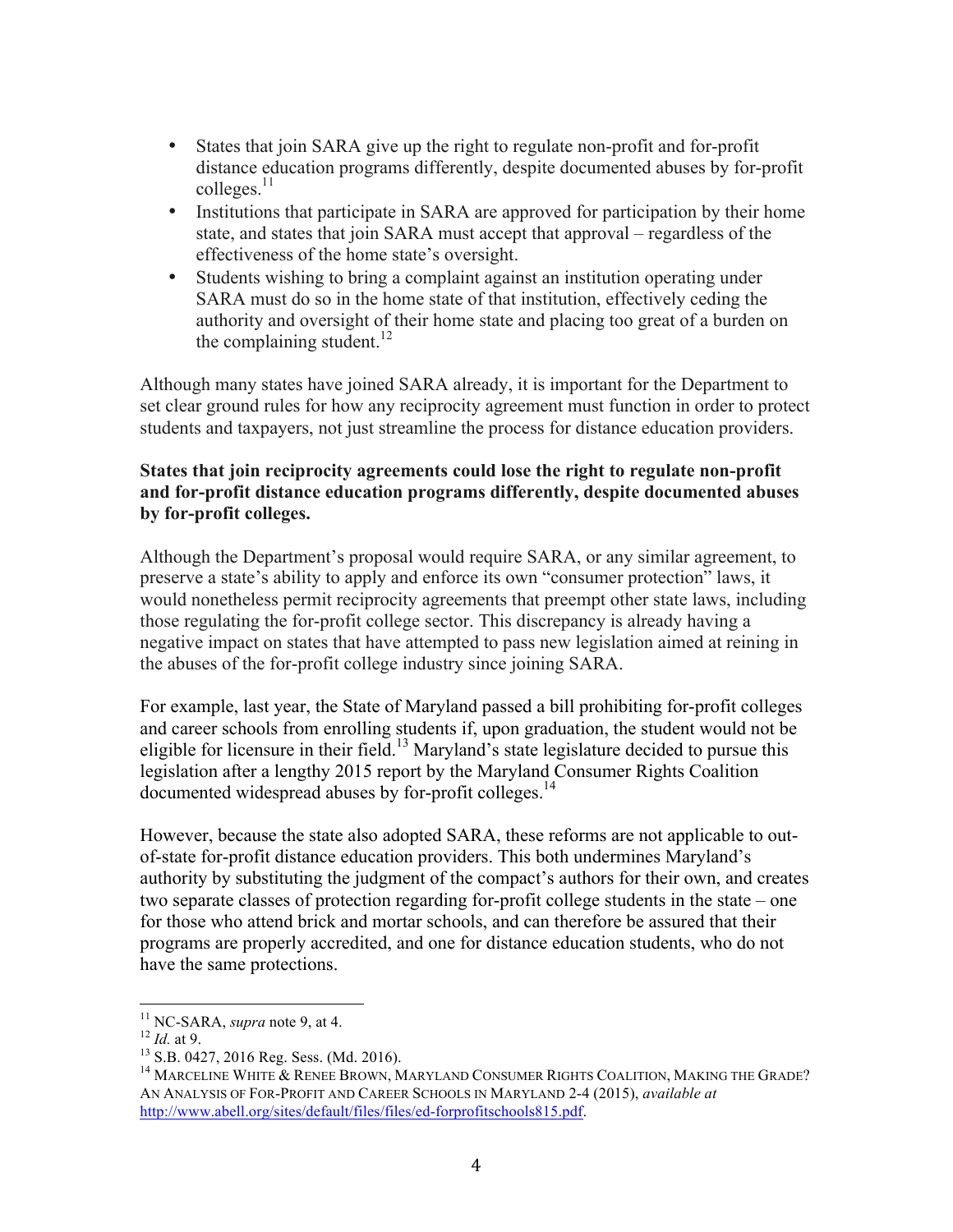### **Institutions that participate in reciprocity agreements are approved for participation by their home state, and other states must accept that approval – regardless of the effectiveness of the home state's oversight.**

We are also concerned that the Department's proposal would sanction reciprocity agreements that require member states to accept all institutions operating under the agreement into their state, even if that state's licensing scheme would not have allowed a particular school or sector to operate there. States that are concerned about specific institutions should not be forced to allow them to enroll students, even if the institution has been approved to participate in the compact.

For example, the University of Phoenix is a participant in the SARA compact through its home state of Arizona. Despite investigations by state attorneys general,  $1<sup>5</sup>$  the Securities and Exchange Commission,  $^{16}$  and the Federal Trade Commission,  $^{17}$  as well as negative actions by the Department of Defense,<sup>18</sup> the institution is still approved to enroll distance education students in any SARA member state – even if that state has documented abuses by the institution.

State approval boards and regulatory schemes are not identical from state to state, and the standards that SARA members agree to follow (outlined by the SARA Standards and Procedures document and those adopted by the Council of Regional Accrediting Commissions  $(C-RAC)$ <sup>19</sup> are insufficient for evaluating the integrity of a program. States should be encouraged to regulate above that floor and, more importantly, should be able to reject institutions that do not meet their higher standards.

Instead of accepting all institutions participating in the compact, states should be able to approve only one institutional sector for distance education – or withdraw approval, on a case-by-case basis, for schools they believe will not provide quality services to students in their state. The final rule should permit states to have the final say regarding which institutions or institution types are enrolling their students, without having to withdraw from a reciprocity agreement altogether simply because they seek to withdraw approval for particular schools.

### **The Department's proposal would allow reciprocity agreements to determine the final forum for resolving complaints, effectively ceding the authority and oversight of a student's home state and placing too great of a burden on the complaining student.<sup>20</sup>**

Under the Department's proposal, complaints from students against their institution

<sup>&</sup>lt;sup>15</sup> Apollo Educ. Group, Inc., Current Report (Form 8-K), at 2 (Aug. 7, 2015).<br><sup>16</sup> Apollo Educ. Group, Inc., Current Report (Form 8-K), at 2 (Apr. 19, 2012).<br><sup>17</sup> Apollo Educ. Group, Inc., Current Report (Form 8-K), at 2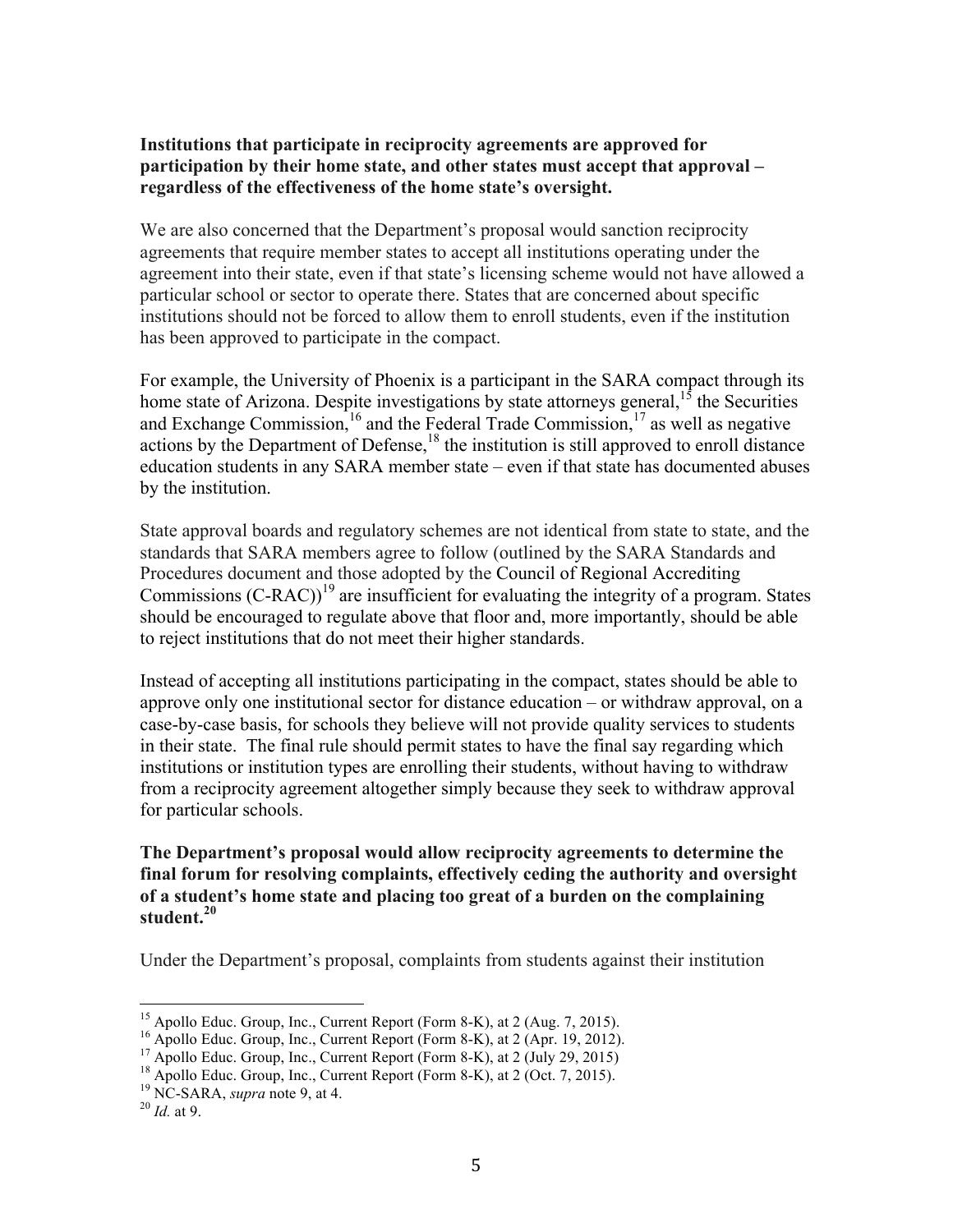would initially be filed with the institution itself. If the complaint could not be resolved at the institutional level, the student would then be able to make a complaint to the portal agency in the institution's home state – and the agreement could dictate that the school's home state has final authority to resolve complaints.

Reciprocity agreements require a delicate balancing of institutional efficiency and the right of students to fully and fairly pursue a claim against an institution that has defrauded, misled or otherwise wronged them. Unfortunately, the complaint process proposed here would tip the balance too far in the favor of efficiency.

A student seeking resolution of a complaint is not likely to have the institutional knowledge or resources to pursue that complaint out of their home state. The requirement is not only overly burdensome to students; it's reminiscent of arbitration agreements that force the plaintiffs to travel to the preferred forum of the defendant. Unlike those students who ostensibly "agree" to arbitration in their enrollment agreements, however, students attending a participating SARA institution did not agree – even nominally – to the complaint process outlined in the compact.

States must not only be able to enforce their state laws; they must also be responsible for the students and taxpayers who live, work, and attend school in their states. That responsibility must include handling complaints about the institutions of postsecondary education they have authorized to operate – whether that authorization is via a reciprocity agreement or not.

The final rule should ensure that a student's home state has final authority over resolving complaints. Furthermore, students should not have to file a complaint with the school first – they should be allowed to go directly to their relevant state agency to file a complaint against a school.

#### Accreditation and Disclosures

We have grave concerns that the Department's proposal relies on school-provided disclosures to protect students seeking to enroll in programs intended to provide prerequisite training for occupations that require a certificate or license, but which do not meet the programmatic accreditation standards of the student's state. The proposal requires distance education providers to disclose whether such programs meet the relevant requirements in a student's home state only if the school has made such a determination, and requires that the school obtain "acknowledgement" from the student during the enrollment process that the program will not meet the requirements for certification or licensure in that state. However, the proposal does not require distance education providers to ensure educational quality by actually *meeting* the relevant standards in a student's home state for professional certification or licensure.

Moreover, the proposal does not even require the school to *make a determination* as to whether it meets the requirements in an applicant's state before proceeding with enrollment. As compared to its potential students, schools have an enormous advantage in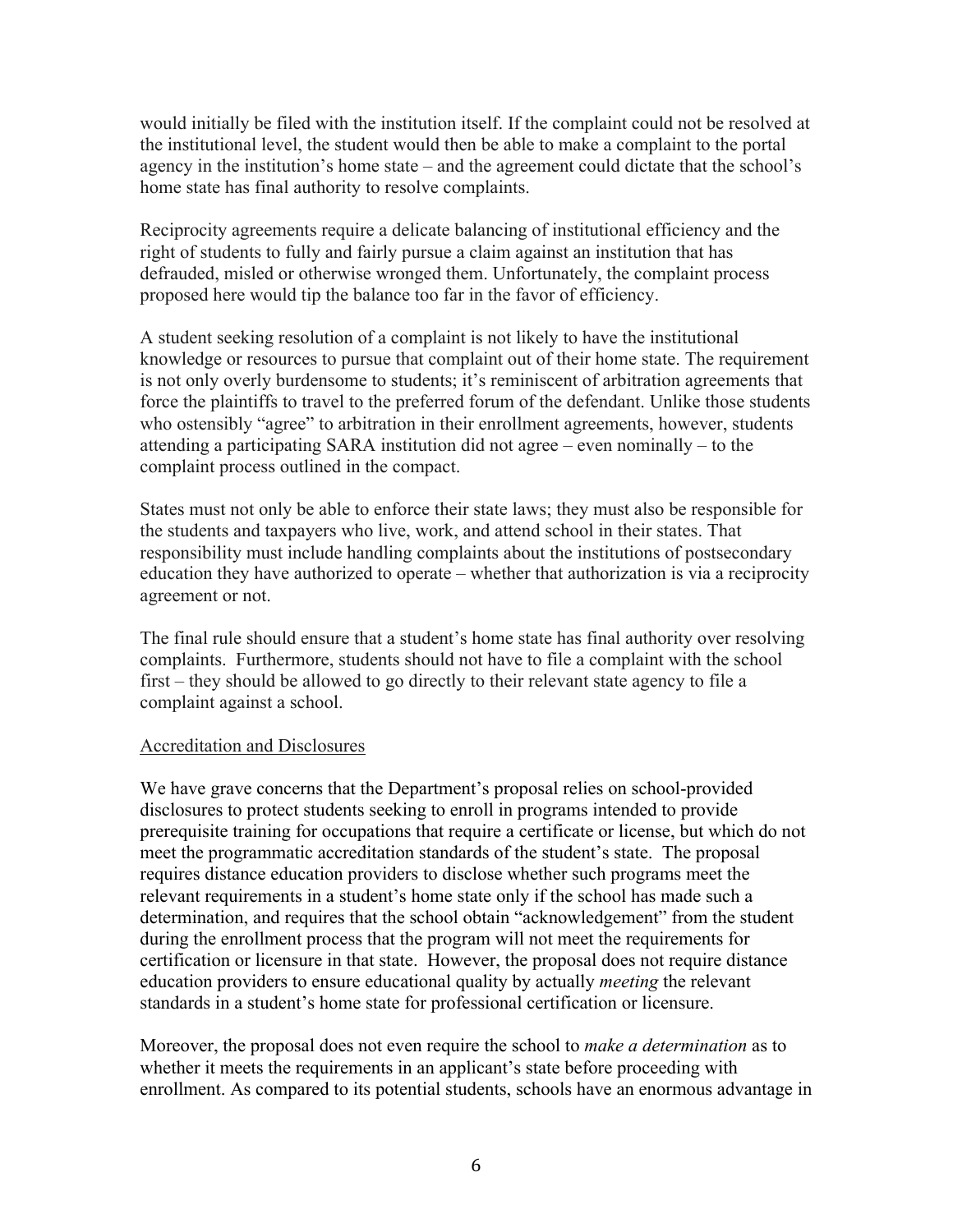making such a determination. The burden should rest with the school to determine the crucial fact of its compliance with a state's licensure or certification requirements.

As we have seen in multiple contexts, schools may pressure students to sign up for programs while burying important information, such as mandatory arbitration clauses or waivers, into the fine print of an enrollment contract. The proposed disclosures are unlikely to be effective in preventing the kinds of deceptive practices that have led to widespread student harm, followed by enforcement actions and Department rulemakings after the fact to clean up such abuses. Instead of simply allowing schools to provide disclosures, the Department can and should prohibit institutions from enrolling students in states where graduates would not be eligible for licensure or certification.

However, if the Department chooses to allow students to enroll in distance education programs that are not properly accredited, the Department should at least require that schools make determinations regarding programmatic accreditation all states where they operate before enrolling students into programs in those states. The rule should also require schools to obtain a handwritten note from all students prior to enrollment explaining, in their own words, their reasons for proceeding despite acknowledging that the program lacks proper accreditation. The Department considered requiring schools to obtain a "written acknowledgment" from each student prior to enrollment in an earlier draft of the proposal – and it did not exempt schools from making determinations as to whether the programs meet the relevant requirements, as the proposed rule does here.<sup>21</sup>

#### Conclusion

Students enrolled at distance education programs need fair treatment from their schools, and proper oversight from state and federal government, in order to realize the opportunities they seek through postsecondary education. It is crucial that the Department set ground rules to promote the best interests of students, not simply to ease friction in the authorization process for schools.

We appreciate the opportunity to share our views, and look forward to working with the Department as it finalizes the rule.

 <sup>21</sup> *See* U.S. Dep't of Educ., Negotiated Rulemaking 2013-2014, Program Integrity and Improvement, Meeting 3, Issue Paper #2 – State Authorization Distance Education 4 (2014), *available at* http://www2.ed.gov/policy/highered/reg/hearulemaking/2012/programintegrity.html (proposed 34 C.F.R. section  $600.9(d)$ : "Notwithstanding paragraphs (a), (b) and (c) of this section, an institution is not considered to be legally authorized for purposes of institutional eligibility for funding under the HEA with respect to programs offered in a State if graduates from those programs are not eligible to receive certification or sit for the licensure or certification examinations necessary for the graduates to obtain employment in the State in the occupation for which the program is intended, unless the institution obtains written acknowledgement from each student before enrollment that graduation from the program will not enable the student to obtain employment in that State.").